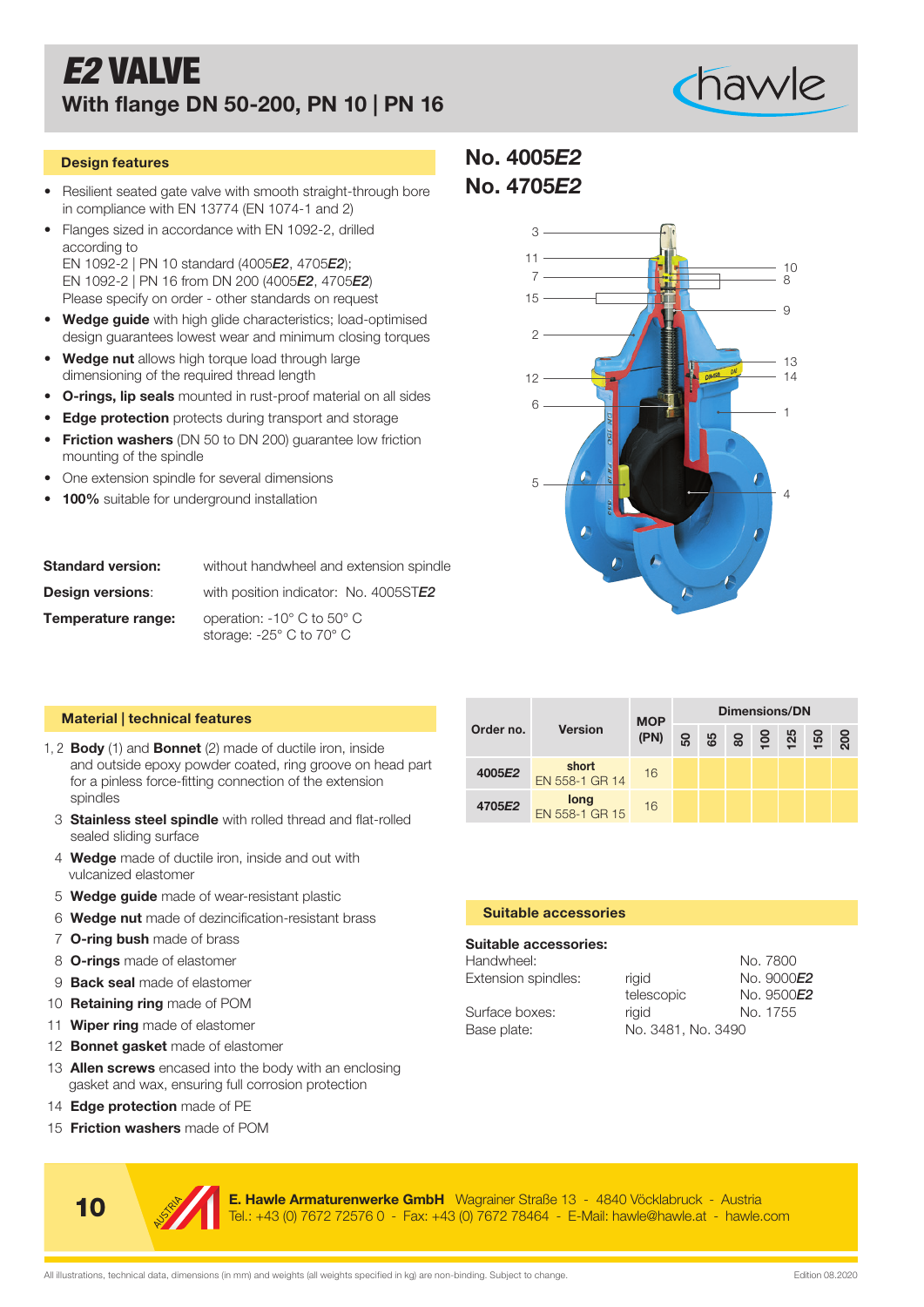# *E2* VALVE

With flange DN 50-200, PN 10 | PN 16

No. 4005*E2* No. 4705*E2*





chawle

| <b>DN</b> | <b>MOP</b> |     |              | <b>Flange</b> |                |             | <b>Bolts</b>   |               |                  | <b>Spindle</b> |             |                |     | Weight |                |     |     |            |      |
|-----------|------------|-----|--------------|---------------|----------------|-------------|----------------|---------------|------------------|----------------|-------------|----------------|-----|--------|----------------|-----|-----|------------|------|
|           | (PN)       | ØD  | $\mathbf{C}$ | $\emptyset$ K | $\emptyset$ d4 | $\mathbf f$ | Qty.           | <b>Thread</b> | $\varnothing$ d2 | a              | $\mathbf c$ | $\emptyset$ d1 | H   | H1     | L short L long |     | B   | short long |      |
| 50        | 10<br>16   | 165 | 19           | 125           | 98             | 3           | 4              | M 16          | 19               | 14,8           | 30          | 22             | 260 | 342    | 150            | 250 | 143 | 11,0       | 12,0 |
| 65        | 10<br>16   | 185 | 19           | 145           | 118            | 3           | $\overline{4}$ | M 16          | 19               | 17,3           | 35          | 25             | 328 | 420    | 170            | 270 | 180 | 17,0       | 18,0 |
| 80        | 10<br>16   | 200 | 19           | 160           | 133            | 3           | 8              | M 16          | 19               | 17,3           | 35          | 25             | 336 | 436    | 180            | 280 | 180 | 18.5       | 20,5 |
| 100       | 10<br>16   | 220 | 19           | 180           | 153            | 3           | 8              | M 16          | 19               | 19,3           | 38          | 25             | 373 | 483    | 190            | 300 | 213 | 24,5       | 27,5 |
| 125       | 10<br>16   | 250 | 19           | 210           | 183            | 3           | 8              | M 16          | 19               | 19,3           | 38          | 28             | 450 | 575    | 200            | 325 | 285 | 35,5       | 38,0 |
| 150       | 10<br>16   | 285 | 19           | 240           | 209            | 3           | 8              | M 20          | 23               | 19,3           | 38          | 28             | 462 | 605    | 210            | 350 | 285 | 40,5       | 46,0 |
| 200       | 10<br>16   | 340 | 20           | 295           | 264            | 3           | 8<br>12        | M 20          | 23               | 24,3           | 48          | 32             | 563 | 733    | 230            | 400 | 357 | 64,0       | 72,0 |



The specified pressure test for gas-valves is certified by an acceptance test certificate to



**E. Hawle Armaturenwerke GmbH** Wagrainer Straße 13 - 4840 Vöcklabruck - Austria **11 - 11 - 11 - 11 - 11 - 11 - 1**<br>Tel.: +43 (0) 7672 72576 0 - Fax: +43 (0) 7672 78464 - E-Mail: hawle@hawle.at - hawle.com **11 - 11** - 11 - 1

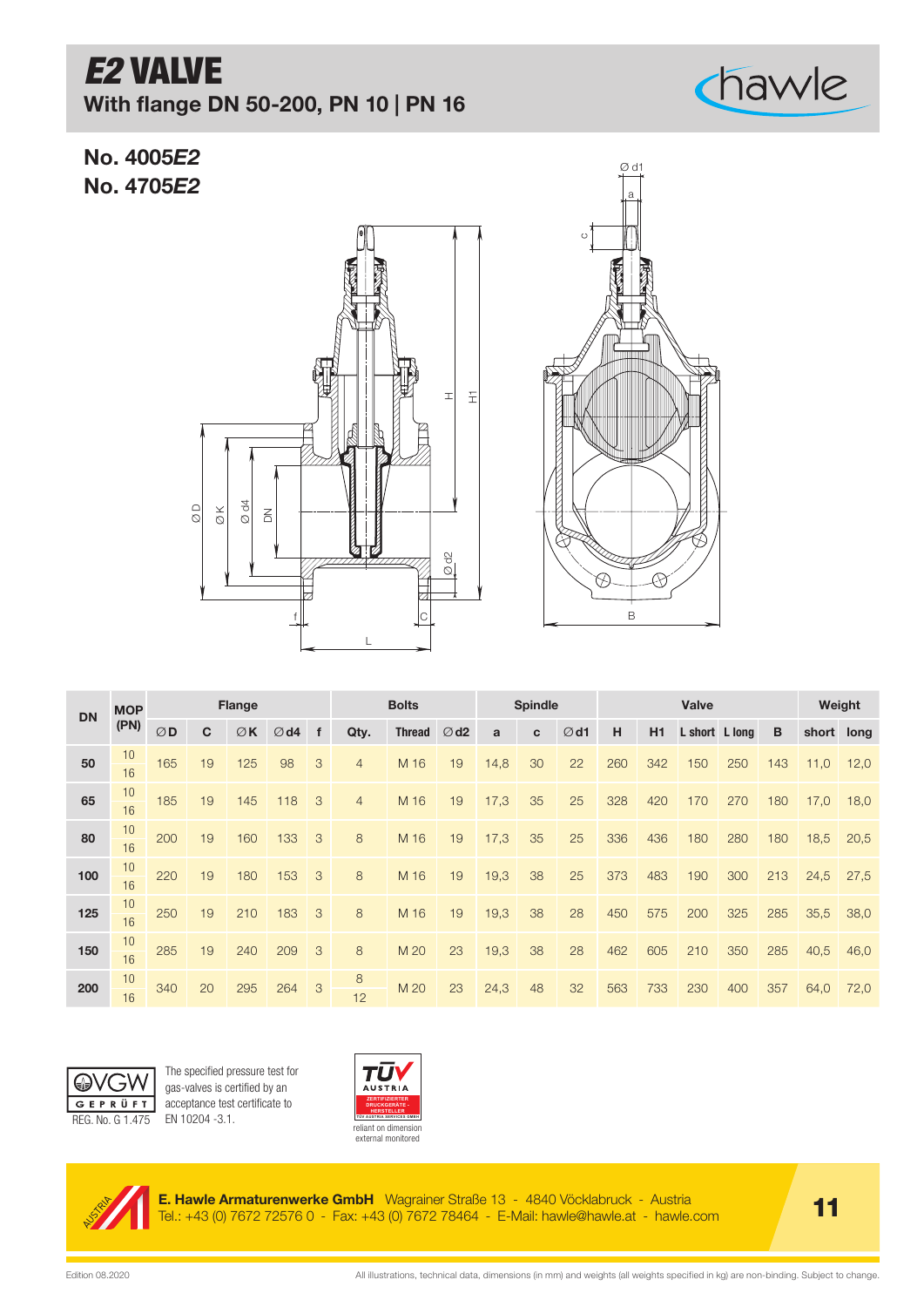### *E2* VALVE With flange DN 250-500, PN 10 | PN 16



### Design features

- Resilient seated gate valve with smooth straight-through bore in compliance with EN 13774 (EN 1074-1 and 2)
- Flanges sized in accordance with EN 1092-2, drilled according to EN 1092-2 | PN 10 standard (4005*E2*, 4705*E2*); EN 1092-2 | PN 16 from DN 200 (4005*E2*, 4705*E2*) Please specify on order - other standards on request
- Wedge guide with high glide characteristics; load-optimised design guarantees lowest wear and minimum closing torques
- Wedge nut allows high torque load through large dimensioning of the required thread length
- **O-rings, lip seals** mounted in rust-proof material on all sides
- **Edge protection** protects during transport and storage
- Ball bearings (DN 250 to DN 500) in the spindle seating minimizes closing forces
- Easy to actuate without bypass and without power boost even for 16 bar differential pressure
- For the assembling of a position indicator it is necessary to remove the centering flange and mount the adapter for position indicator
- 100% suitable for underground installation

| <b>Standard version:</b> | without handwheel and extension spindle                               |
|--------------------------|-----------------------------------------------------------------------|
| <b>Design versions:</b>  | with position indicator: No. 4005STE2                                 |
| Temperature range:       | operation: -10° C to 50° C<br>storage: $-25^\circ$ C to 70 $^\circ$ C |

### Material | technical features

- 1, 2, Body (1), bonnet (2), centering flange (15)
- 15 made of ductile iron, epoxy powder coated inside and out
- 3 Stainless steel spindle with rolled thread and flat-rolled sealed sliding surface
- 4 Wedge made of ductile iron, inside and out with vulcanized elastomer
- 5 Wedge guide made of wear-resistant plasti
- 6 Wedge nut made of dezincification-resistant brass
- 7 O-ring bush made of brass
- 8,17 O-rings (8), lip seals (17) made of elastomer
- 9 **Back seal** made of elastomer
- 10 **Wiper ring** made of elastomer
- 11 **Bonnet gasket** made of elastomer
- 12 Allen screws encased into the body with an enclosing gasket and wax, ensuring full corrosion protection
- 13 **Ball bearing** made of DN 250, permanently lubricated
- 14 **Centering ring** made of POM
- 16 **Centering flange gasket** made of elastomer



| Body (1), bonnet (2), centering flange (15)                                                                                                                                      |                               |                             | <b>MOP</b>                                 | <b>Dimensions/DN</b> |                        |            |     |        |  |  |
|----------------------------------------------------------------------------------------------------------------------------------------------------------------------------------|-------------------------------|-----------------------------|--------------------------------------------|----------------------|------------------------|------------|-----|--------|--|--|
| nade of ductile iron, epoxy powder coated inside and out                                                                                                                         | Order no.                     | <b>Version</b>              | (PN)                                       | 250                  | 80                     | 350        | 400 | $500*$ |  |  |
| <b>Stainless steel spindle</b> with rolled thread and flat-rolled<br>sealed sliding surface                                                                                      | 4005E2                        | short<br>EN 558-1 GR 14     | 16                                         |                      |                        |            |     |        |  |  |
| <b>Nedge</b> made of ductile iron, inside and out with<br>ulcanized elastomer                                                                                                    | 4705E2                        | long<br>EN 558-1 GR 15      | 16                                         |                      |                        |            |     |        |  |  |
| <b>Nedge guide</b> made of wear-resistant plasti                                                                                                                                 |                               |                             | * Body: DN 400 - flange connection: DN 500 |                      |                        |            |     |        |  |  |
| <b>Nedge nut</b> made of dezincification-resistant brass                                                                                                                         |                               |                             |                                            |                      |                        |            |     |        |  |  |
| <b>D-ring bush</b> made of brass                                                                                                                                                 |                               | <b>Suitable accessories</b> |                                            |                      |                        |            |     |        |  |  |
| <b>D-rings</b> (8), lip seals (17) made of elastomer<br><b>Back seal</b> made of elastomer                                                                                       | Suitable accessories:         |                             |                                            |                      |                        |            |     |        |  |  |
| <b>Niper ring</b> made of elastomer                                                                                                                                              | Handwheel:                    |                             |                                            |                      | No. 7800<br>No. 9000E2 |            |     |        |  |  |
| <b>Bonnet gasket</b> made of elastomer                                                                                                                                           | Extension spindles:           |                             | rigid<br>telescopic                        |                      |                        | No. 9500E2 |     |        |  |  |
| <b>Allen screws</b> encased into the body with an enclosing<br>jasket and wax, ensuring full corrosion protection                                                                | Surface boxes:<br>Base plate: |                             | No. 1755<br>rigid<br>No. 3481, No. 3490    |                      |                        |            |     |        |  |  |
| <b>Ball bearing</b> made of DN 250, permanently lubricated                                                                                                                       |                               |                             |                                            |                      |                        |            |     |        |  |  |
| Centering ring made of POM                                                                                                                                                       |                               |                             |                                            |                      |                        |            |     |        |  |  |
| Centering flange gasket made of elastomer                                                                                                                                        |                               |                             |                                            |                      |                        |            |     |        |  |  |
|                                                                                                                                                                                  |                               |                             |                                            |                      |                        |            |     |        |  |  |
|                                                                                                                                                                                  |                               |                             |                                            |                      |                        |            |     |        |  |  |
|                                                                                                                                                                                  |                               |                             |                                            |                      |                        |            |     |        |  |  |
| E. Hawle Armaturenwerke GmbH Wagrainer Straße 13 - 4840 Vöcklabruck - Austria<br>12<br>Tel.: +43 (0) 7672 72576 0 - Fax: +43 (0) 7672 78464 - E-Mail: hawle@hawle.at - hawle.com |                               |                             |                                            |                      |                        |            |     |        |  |  |

### Suitable accessories

### Suitable accessories:

| Handwheel:          |                    | No. 7800           |
|---------------------|--------------------|--------------------|
| Extension spindles: | riaid              | No. 9000E2         |
|                     | telescopic         | No. 9500 <b>E2</b> |
| Surface boxes:      | riaid              | No. 1755           |
| Base plate:         | No. 3481, No. 3490 |                    |
|                     |                    |                    |